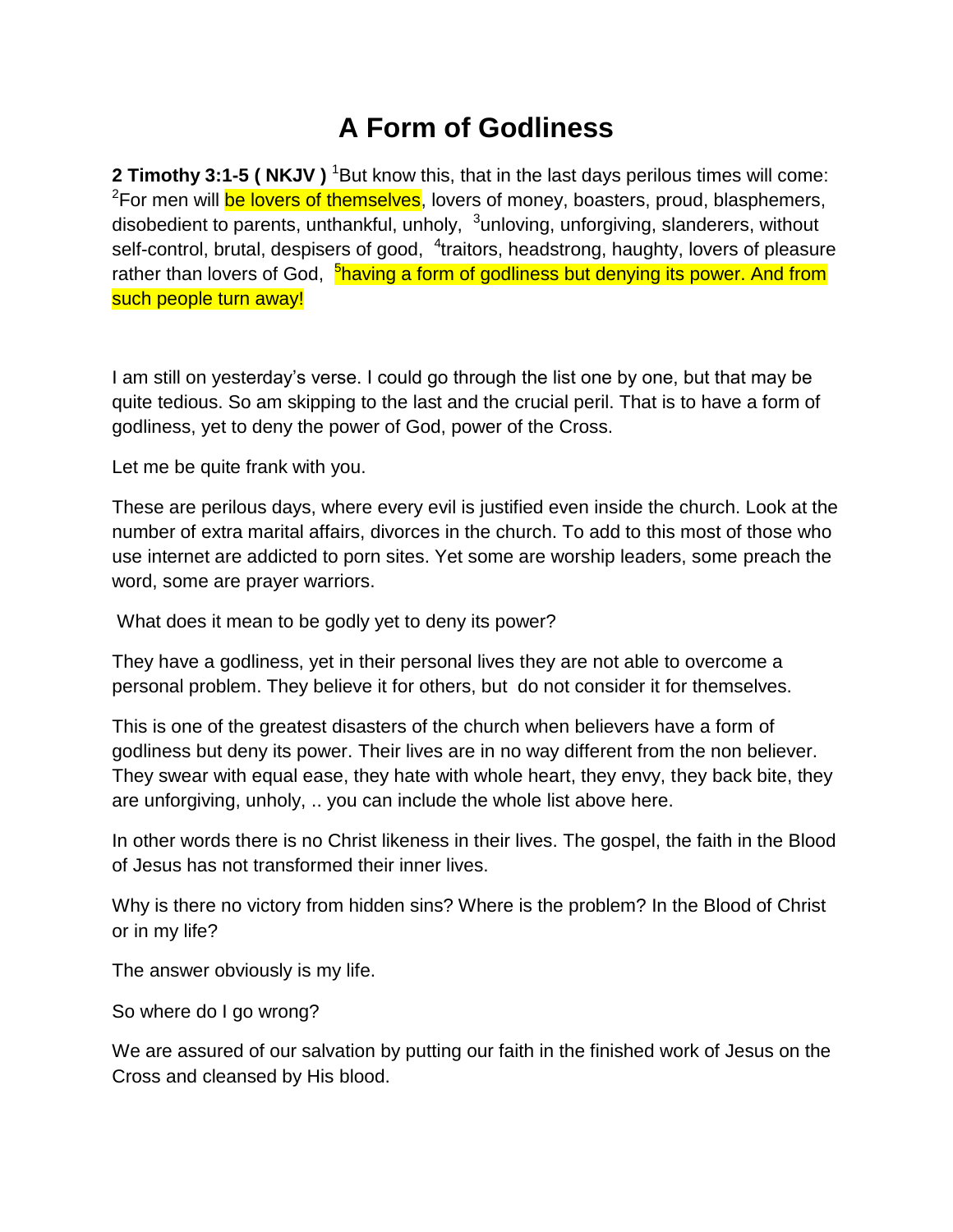But we expect everything to change magically. Yes God will give us the grace to overcome temptations, but we should also be very serious about overcoming temptations.

The classic example is Joseph. He ran away from the clutches of his seducer.

One of my friends wrote to me that he was not sure whether the perfect day of deliverance would be there in his life. I vehemently disagree with this.

You cannot live 20 days of victory and be lost in porn viewing for 10 days, and again the cycle continues.

The reason for this backsliding is lack of self control. This is also part of the list above.

I tell you, you will not die without surfing the net, but if you persist in your cycle of sinning you will jeopardize your soul for eternity.

Porn viewing mostly translates into action and the vicious cycle will ruin your life.

I was very surprised to read a commentary which said, Paul's "thorn in the flesh," could be a sexual problem.

I think it literally means thorn in the flesh, that is a physical pain. Imagine a thorn in your feet. You will have constant pain. Many scholars say that Paul should have suffered from an eye pain, because when Paul is angry with Galatians, he says, "why once you even were willing to pluck out your eye and give it to me?"

And also in another place Paul says, "I wish you could all be like me." If Paul had a sexual problem, he would have never said this.

This is another grievous problem, that we love to interpret the word where we want to be justified.

Sexual sin starts first in the mind, through the eyes. That is why Jesus said, anyone who looks at a woman lustfully has already committed adultery. So this problem starts when you decide to view that clipping in you tube, when you want to read the page with graphic details and then you are slowly drawn into the net.

God has delivered us from the clutches of sin by the power of the Blood of Jesus, and He has also given us the common sense to plug out the net connection if we are lured into porn when we are alone.

This is applicable for any sin. Joseph ran from the woman's room. Stop driving in the direction of the bar. Plug out the internet connection.